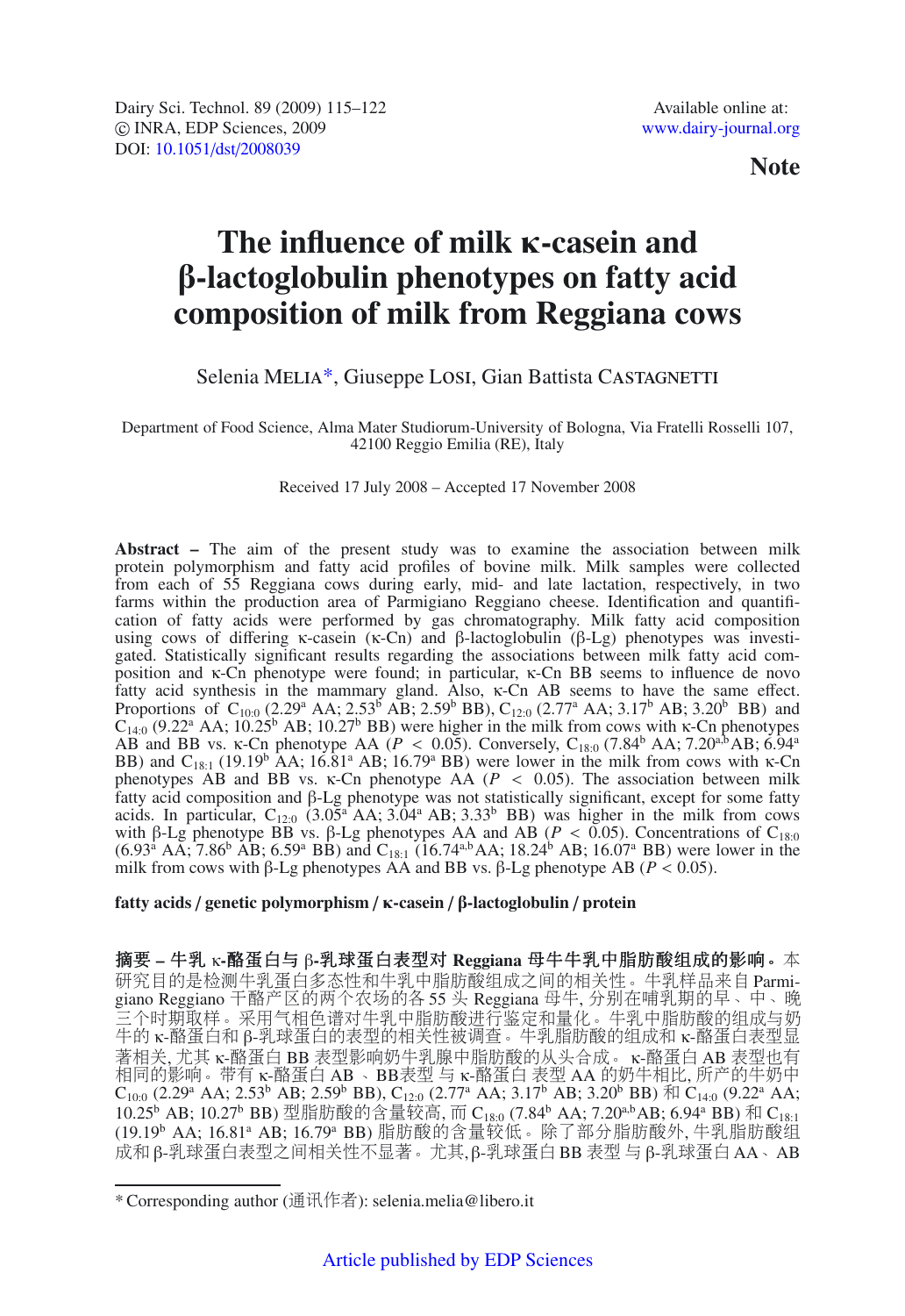表型的奶牛相比, 产出的牛乳中 C<sub>12:0</sub> (3.05<sup>a</sup> AA; 3.04<sup>a</sup> AB; 3.33<sup>b</sup> BB) 脂肪酸含量较高, 而 β-乳 球蛋白 AA 、 BB 表型与 β-乳球蛋白 AB 表型相比, C<sub>18:0</sub> (6.93<sup>a</sup> AA; 7.86<sup>b</sup> AB; 6.59<sup>a</sup> BB) 和  $C_{18:1}$  (16.74<sup>a,b</sup> AA; 18.24<sup>b</sup> AB; 16.07<sup>a</sup> BB) 脂肪酸的含量较低。

## 脂肪酸 / 遗传多态性 / κ**-**酪蛋白 / β**-**乳球蛋白 / 蛋白质

**Résumé – Influence du phénotype de la caséine** κ **et de la** β**-lactoglobuline sur la composition en acides gras du lait de vaches Reggiana.** Le but de l'étude était d'examiner l'association entre le polymorphisme des protéines laitières et les profils d'acides gras du lait de vache. Des échantillons de laits individuels de 55 vaches de race Reggiana ont été collectés en début, milieu et fin de lactation respectivement, dans deux fermes de l'aire de production du fromage Parmigiano Reggiano. L'identification et la quantification des acides gras ont été réalisées par chromatographie en phase gazeuse. La composition en acides gras du lait de vaches de différents phénotypes de la caséine κ et de la β-lactoglobuline a été étudiée. Des résultats statistiquement significatifs (*P* < 0,05) concernant les associations entre composition en acides gras du lait et phénotype de caséine κ ont été trouvés, la caséine κ AB semblant influencer la synthèse de novo d'acides gras dans la glande mammaire. La caséine κ AB semblait aussi avoir le même effet. Les proportions de C<sub>10:0</sub> (2,29<sup>a</sup>)  $AA$ ; 2,53<sup>b</sup> AB; 2,59<sup>b</sup> BB), C<sub>12:0</sub> (2,77<sup>a</sup> AA; 3,17<sup>b</sup> AB; 3,20<sup>b</sup> BB) et C<sub>14:0</sub> (9,22<sup>a</sup> AA; 10,25<sup>b</sup> AB; 10,27b BB) étaient plus élevées dans le lait des vaches ayant les phénotypes de caséine κ AB et BB que le phénotype AB. À l'inverse, les proportions de  $C_{18:0}$  (7,84<sup>b</sup> AA ; 7,20<sup>a,b</sup> AB ; 6,94<sup>a</sup> BB) et  $C_{18:1}$  (19,19<sup>b</sup> AA ; 16,81<sup>a</sup> AB ; 16,79<sup>a</sup> BB) étaient plus faibles dans le lait des vaches ayant les phénotypes de caséine κ AB et BB par rapport au phénotype AA. L'association entre composition du lait en acides gras et phénotype de la β-lactoglobuline n'était pas statistiquement significative excepté pour quelques acides gras, en particulier le  $C_{12:0}$  (3,05<sup>a</sup> AA; 3,04<sup>a</sup> AB; 3,33<sup>b</sup> BB) était plus élevé dans le lait de vaches ayant le phénotype de la β-lactoglobuline BB par rapport aux phénotypes AA et AB. Les concentrations en C<sub>18:0</sub>  $(6.93^{\circ}$  AA; 7,86<sup>b</sup> AB; 6,59<sup>a</sup> BB) et C<sub>18:1</sub> (16,74<sup>a,b</sup>) AA ; 18,24b AB ; 16,07a BB) étaient plus faibles dans le lait des vaches ayant les phénotypes de la β-lactoglobuline AA et BB vs. le phénotype AB.

**acides gras** / **polymorphisme génétique** / **caséine** κ / β**-lactoglobuline** / **protéine**

#### **1. INTRODUCTION**

Cow's milk contains from 3 to 5% fat (that is subject to individual and seasonal variations), which is present in the form of spherical globules synthesized by the secretory cells of the mammary gland epithelium [\[25\]](#page-7-0). The size of the fat globules varies from 0.1 μm to 20 μm, with an average of about 3–4 μm, and may be influenced by the breed, the lactation stage, diet and the season. They are surrounded by a membrane of about 10–20 nm thickness, that has a rather complex composition that varies, due to several factors (diet, breed, health and lactation stage). It consists mainly of phospholipids, glycolipids, proteins, lipoproteins and enzymes including butyrophilin, xanthine oxidase and adipophilin [\[9\]](#page-7-1). The membrane also plays a fundamental role in the stability of the fat globules.

The fatty acids present in milk fat originate from different sources [\[14\]](#page-7-2) and they are affected by various factors, both endogenous (breed, individual milkproduction, state of health, lactation stage) as well as exogenous (environmental conditions and farm management, with special reference to the type of diet [\[23\]](#page-7-3)).

In the last few years, there has been an increase in studies concerning the influence of the fatty acid composition and the other components of milk on the technological and sensory properties [\[18,](#page-7-4)[19\]](#page-7-5). The connection between the fatty acid composition and the different genetic polymorphism of proteins has also been studied  $[3, 5]$  $[3, 5]$  $[3, 5]$ . In a study by Bobe et al.  $[4]$  $[4]$ ,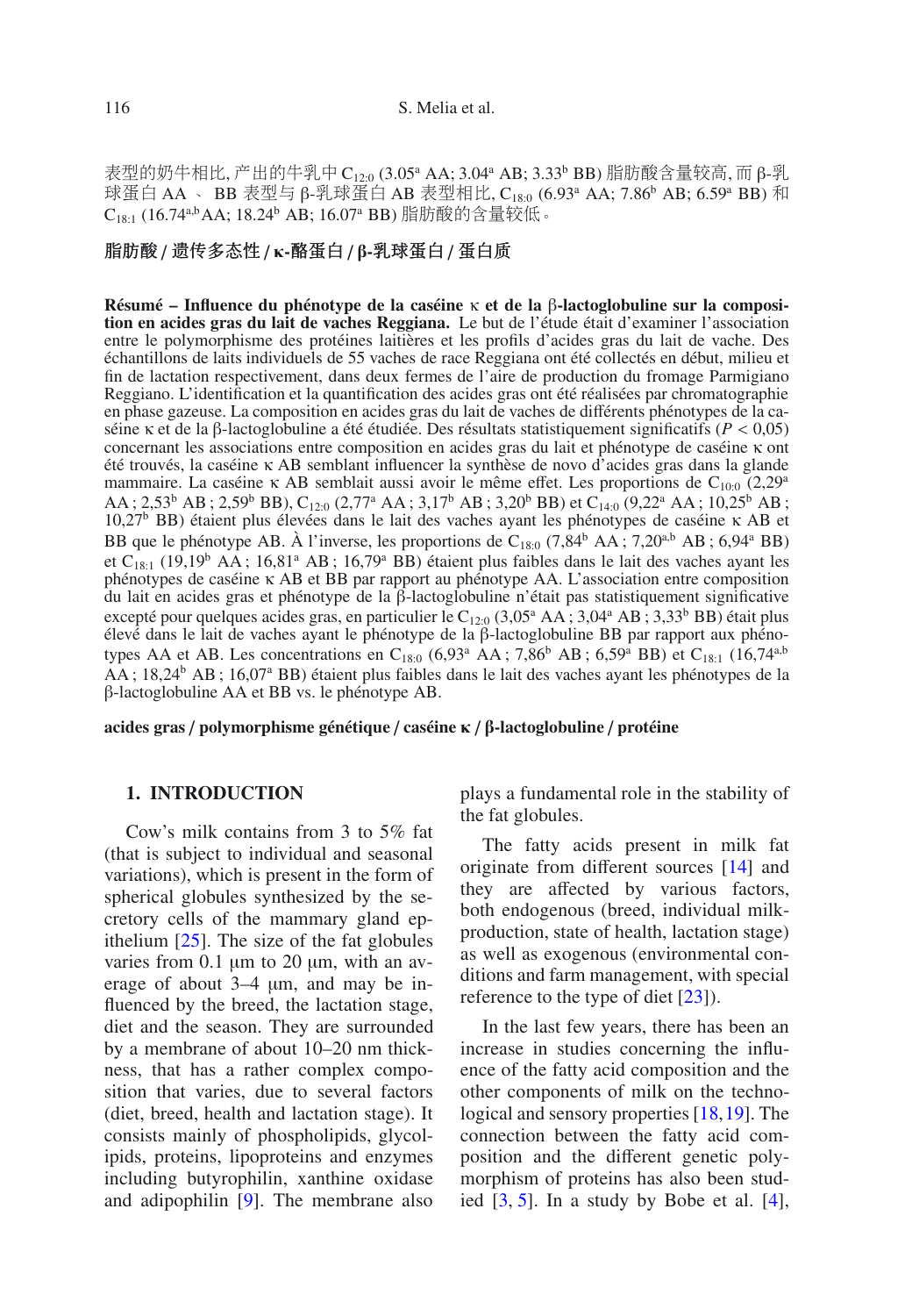an association was taken into consideration between the different κ-casein (κ-Cn) and β-lactoglobulin (β-Lg) phenotypes and the fatty acid composition of milk, with special reference to certain fatty acids synthesized in the mammary gland.

Among the 11 genetic variants of κ-Cn, A and B are the most frequent [\[10](#page-7-6)]. Milk with κ-Cn B is more appropriate than milk with κ-Cn A for dairy product manufacture because it contains smaller casein micelles which coagulate faster and form a more uniform curd, resulting in a higher cheese yield [\[21\]](#page-7-7). These features attributed to variant B have also been confirmed by more recent studies [\[12,](#page-7-8) [24\]](#page-7-9).

As regards whey proteins, the most important protein is β-Lg. Ever since Aschaffenburg and Drewry [\[1](#page-6-3)] encountered its polymorphism for the first time, 11 genetic variants of this protein have been identified to date [\[13](#page-7-10), [20](#page-7-11)] and variant A and variant B are the most frequent variants.

On the basis of these considerations, particularly by evaluating the fatty acid composition in relation to different factors, the purpose of this study was to confirm the results obtained by Bobe et al. [\[4\]](#page-6-2). So the possible existence of an interaction between protein phenotype and milk fatty acid composition was investigated using Reggiana cows of differing κ-Cn and β-Lg phenotypes.

#### **2. MATERIALS AND METHODS**

## **2.1. Selection of animals and collection of milk samples from farms**

This study was conducted in two farms with Reggiana dairy cows within the production area of Parmigiano Reggiano cheese located in the province of Reggio Emilia. Cows were fed with the basic food

<span id="page-2-0"></span>**Table I.** Distribution of κ-casein and β-lactoglobulin phenotypes among Reggiana cows.

| $\kappa$ -Casein | $\beta$ -Lactoglobulin phenotype |    |    |       |
|------------------|----------------------------------|----|----|-------|
| phenotype        | ΑA                               | ΑB | RВ | Total |
| ΑA               | $a^a$                            |    |    |       |
| AB               | 10                               | Q  |    | 27    |
| <b>BB</b>        | 6                                |    |    | 20    |
| Total            | 19                               | フフ | 14 | 55    |

<sup>a</sup> Number of cows.

ration according to the disciplinary regulations of the Parmigiano Reggiano Consortium. In particular, cows were fed with preserved forage (hay) and integrated composite feed (1 kg⋅3  $L^{-1}$  milk) in the period December–March, while they were fed with fresh forage and integrated composite feed (1 kg⋅3  $L^{-1}$  milk) in the period April–November.

In the two farms, 55 Reggiana dairy cows were selected between their 2nd and 5th calving for the experiment. The Reggiana cows had different κ-Cn and β-Lg phenotypes (Tab. [I\)](#page-2-0).

A total of 165 samples, milk samples from each cow, were collected at three different points of the lactation stage (early lactation = approximately 60 d after calving; mid-lactation = approximately 120 d after calving; late lactation = approximately 180 d after calving). Therefore, the effects of the lactation curve, the seasonal variations and the different diet rations, which can influence the composition of the milk and the physico-chemical properties of the fat, were eliminated.

### **2.2. Characterization of milk protein genetic polymorphism**

Information about genetic polymorphism of milk proteins, particularly of κ-Cn and β-Lg, was obtained from the Provincial Breeders' Association. Characterization was carried out by means of electrophoresis [\[8\]](#page-7-12).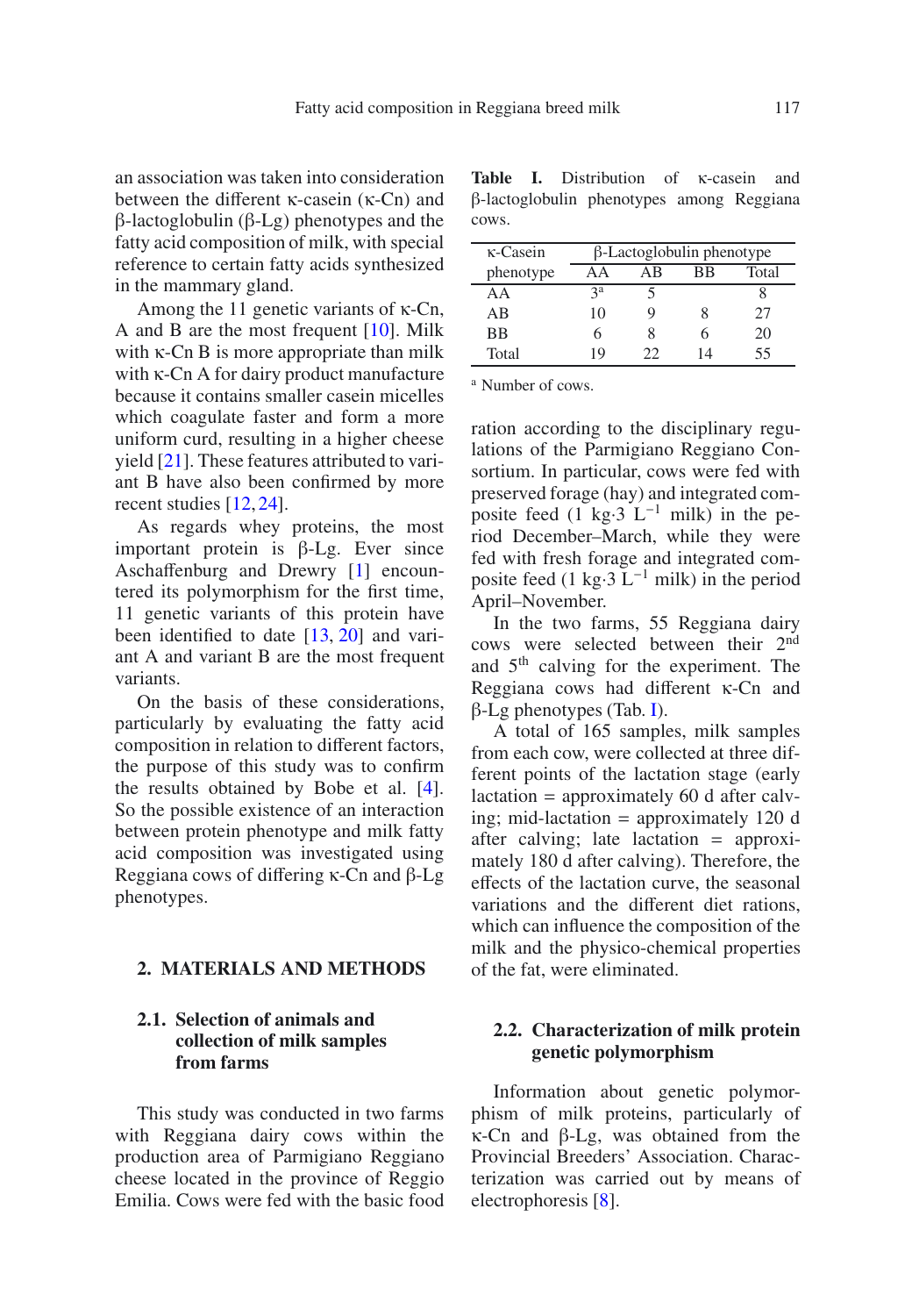#### **2.3. Sample treatment**

The individual milk samples were taken in duplicate in 150-mL containers during the evening's milking and were kept at 2–4 ◦C for 24 h.

#### **2.4. Determination of the gross composition of milk samples**

Milk samples were analyzed to determine casein and fat content by means of a Milkoscan FT-IR120 (Foss Analytical A/S, Hilleroed, Denmark). The determination of pH was carried out using the Orion pH meter at a temperature of 20 ◦C. Titratable acidity was determined by titration of 50 mL of milk with 0.25 mol·L−<sup>1</sup> NaOH in the presence of phenolphthalein and was expressed in ◦SH (Soxhlet-Henkel). Somatic cell counts were determined using the fluoropto-electronic method by means of a Fossomatic [\[22\]](#page-7-13).

### **2.5. Determination of the fatty acid composition of milk samples**

Extraction of milk fat from 165 individual milk samples was carried out in duplicate, using the Röse-Gottlieb method [\[2\]](#page-6-4).

The fatty acid profile of milk samples was determined after fatty acid transesterification into fatty acid methyl ester (FAME) using KOH in 2 mol⋅L<sup>-1</sup> methanol, as described by Christie [\[6](#page-7-14)].

The analysis of fatty acid methyl esters (FAME) was carried out using a Perkin Elmer Clarus 500 model gas chromatograph equipped with a Restek 2330 capillary column (30 m  $\times$  0.25 mm i.d.  $\times$ 0.2 μm, cyanopropylic), a flame ionization detector (FID) and an autosampler. The FID detector was maintained at 250 ◦C with an air flow of 400 mL·min−<sup>1</sup> and a hydrogen flow of 40 mL·min−1. The injector was maintained at 250 °C with a 1:20 split ratio. A volume of 1 μL was injected. The temperature of the column was programed as follows: from 40 ◦C to 160 ◦C within 12 ◦C·min−1; from 160 ◦C to 200 ◦C within 10 ◦C·min−<sup>1</sup> and from 200 ◦C to 240 ◦C by 10 ◦C·min−1. The total time of the chromatography run was 23 min.

Methyl-pelargonate (Sigma-Aldrich, Milan, Italy) was used as an internal standard ( $C_9$  methyl-pelargonate, 1 mg·mL<sup>-1</sup>).

#### **2.6. Statistical analysis**

Analysis of the multivariate variance, using the general linear models (GLM) procedure was carried out using the SPSS package for Windows, version 13.0 (SPSS Inc., Chicago, Illinois, USA). Tukey's HSD test was used to obtain comparisons among sample means at the 5% significance level ( $P < 0.05$ ).

#### **3. RESULTS AND DISCUSSION**

Tables [II](#page-4-0) and [III](#page-4-1) show the gross composition and somatic cell count of milk samples grouped according to the genetic polymorphism of κ-Cn and β-Lg.

Evaluation of the results did not show significant differences among the means and they were in accordance with the literature reports.

Tables [IV](#page-4-2) and [V](#page-5-0) show the composition of fatty acids of the milk samples with different κ-Cn and β-Lg phenotypes. In this study eleven major fatty acids were identified in bovine milk, confirming the results of Bobe et al. [\[4](#page-6-2)]. The sum of fatty acids from  $C_{6:0}$  to  $C_{14:0}$  was performed as an indicator of de novo synthesis in the mammary gland [\[11\]](#page-7-15). The genetic polymorphism of  $κ$ -Cn and  $β$ -Lg had a significant effect; in particular, milk fatty acid composition was influenced by κ-Cn phenotypes with a statistically significantly higher concentration ( $P < 0.05$ ) of capric acid ( $C_{10:0}$ ),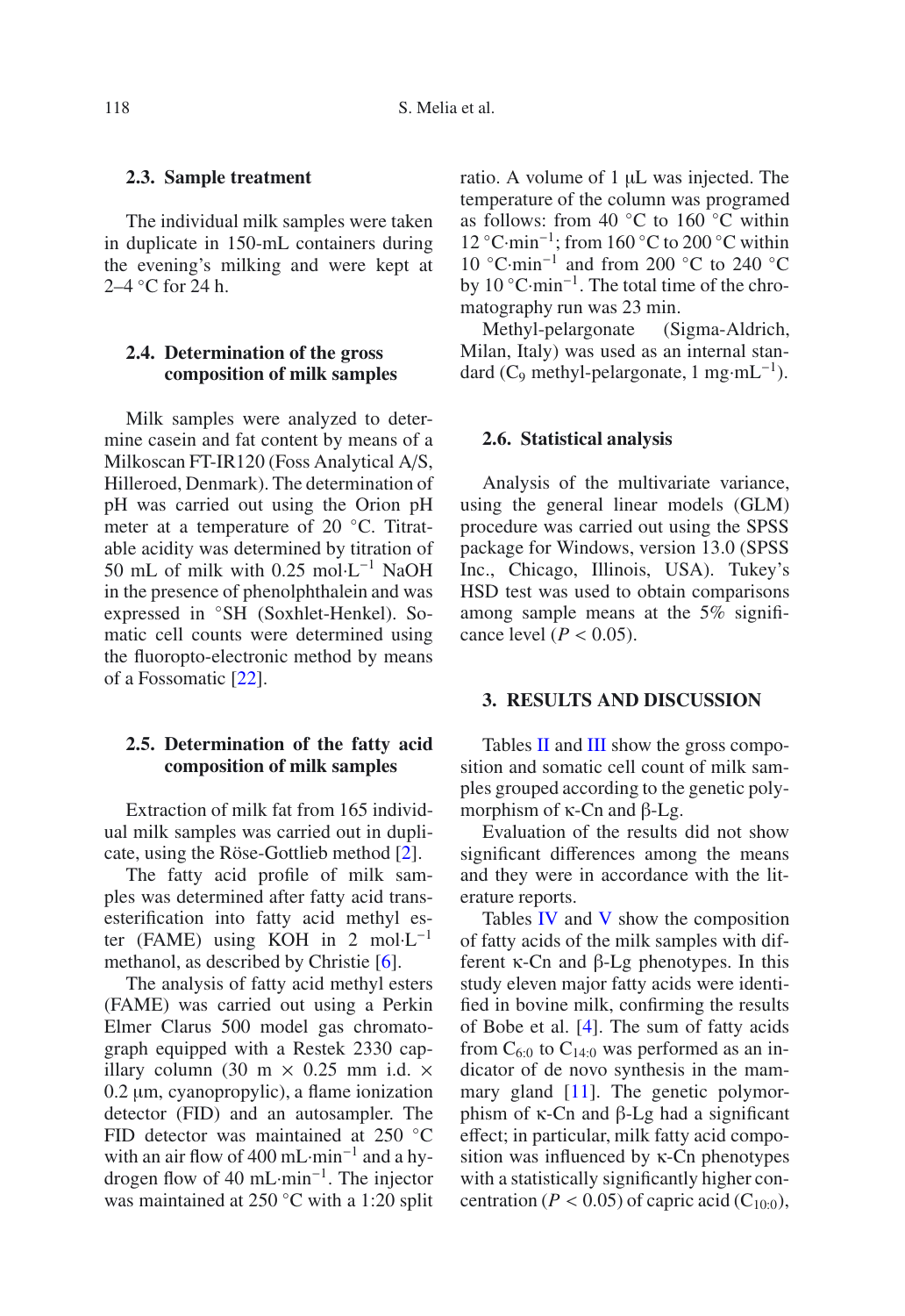| $\kappa$ -Cn phenotype                                           | AA                 | AB                 | BB                 |
|------------------------------------------------------------------|--------------------|--------------------|--------------------|
| Milk $(kg \cdot d^{-1})$                                         | $23.16 \pm 5.88$   | $22.76 \pm 4.77$   | $23.28 \pm 5.46$   |
| pH                                                               | $6.71 \pm 0.03$    | $6.72 \pm 0.01$    | $6.71 \pm 0.02$    |
| Titratable acidity ( $^{\circ}$ SH $\cdot$ 50 mL <sup>-1</sup> ) | $3.19 \pm 0.09$    | $3.34 \pm 0.03$    | $3.35 \pm 0.04$    |
| Casein $(g \cdot 100 \text{ g}^{-1})$                            | $2.60 \pm 0.32$    | $2.67 + 0.21$      | $2.68 \pm 0.28$    |
| Fat $(g.100 g^{-1})$                                             | $3.81 \pm 0.12$    | $3.66 \pm 0.15$    | $3.82 \pm 0.13$    |
| Somatic cell count $(10^3 \text{·mL}^{-1})$                      | $155.97 \pm 27.55$ | $123.85 \pm 16.86$ | $135.83 \pm 29.90$ |

<span id="page-4-1"></span><span id="page-4-0"></span>Table II. Physico-chemical characteristics and somatic cell count of Reggiana cow's milk with different  $\kappa$ -Cn phenotypes (mean values  $\pm$  s.d.,  $n = 165$  samples).

 $AA = 8$  cows;  $AB = 27$  cows;  $BB = 20$  cows.

<span id="page-4-2"></span>Table III. Physico-chemical characteristics and somatic cell count of Reggiana cow's milk with different β-Lg phenotypes (mean values  $\pm$  s.d., *n* = 165 samples).

| $\beta$ -Lg phenotype                                            | AA                 | AB                 | <b>BB</b>          |
|------------------------------------------------------------------|--------------------|--------------------|--------------------|
| Milk $(kg \cdot d^{-1})$                                         | $21.26 \pm 5.96$   | $23.64 \pm 4.56$   | $23.12 \pm 5.80$   |
| pH                                                               | $6.71 \pm 0.03$    | $6.72 \pm 0.01$    | $6.69 \pm 0.01$    |
| Titratable acidity ( $^{\circ}$ SH $\cdot$ 50 mL <sup>-1</sup> ) | $3.37 \pm 0.04$    | $3.28 \pm 0.06$    | $3.43 \pm 0.06$    |
| Casein $(g.100 g^{-1})$                                          | $2.70 \pm 0.28$    | $2.65 \pm 0.26$    | $2.62 \pm 0.21$    |
| Fat $(g.100 g^{-1})$                                             | $3.90 \pm 0.09$    | $3.74 \pm 0.19$    | $3.53 \pm 0.22$    |
| Somatic cell count $(10^3 \text{·mL}^{-1})$                      | $159.23 \pm 59.09$ | $109.34 \pm 19.19$ | $147.51 \pm 40.43$ |

 $AA = 19$  cows;  $AB = 22$  cows;  $BB = 14$  cows.

**Table IV.** Fatty acid composition of Reggiana cow's milk with different κ-Cn phenotypes (mean values  $\pm$  s.d.,  $n = 165$  samples).

| Fatty acid composition          | $\kappa$ -Cn phenotype  |                        |                        |
|---------------------------------|-------------------------|------------------------|------------------------|
| (weight % of total fatty acids) | AA                      | AB                     | BB                     |
| $C_{4:0}$                       | $2.02 \pm 0.41$         | $2.04 \pm 0.5$         | $1.99 \pm 0.47$        |
| $C_{6:0}$                       | $1.39 \pm 0.21$         | $1.42 \pm 0.21$        | $1.42 \pm 0.21$        |
| $C_{8:0}$                       | $0.96 \pm 0.2$          | $1.00 \pm 0.18$        | $1.02 \pm 0.17$        |
| $C_{10:0}$                      | $2.29^a \pm 0.61$       | $2.53^b \pm 0.67$      | $2.59^b \pm 0.55$      |
| $C_{12:0}$                      | $2.77^{\rm a} \pm 0.73$ | $3.17^b \pm 1.05$      | $3.20^b \pm 0.72$      |
| $C_{14:0}$                      | $9.22^a \pm 1.87$       | $10.25^{\rm b} + 2.44$ | $10.27^{\rm b} + 2.01$ |
| $C_{16:0}$                      | $21.16 \pm 3.76$        | $22.76 \pm 6.57$       | $22.15 \pm 4.58$       |
| $C_{16:1}$                      | $1.62 \pm 0.47$         | $1.55 \pm 0.47$        | $1.59 \pm 0.42$        |
| $C_{18:0}$                      | $7.84^b \pm 2.57$       | $7.20^{a,b} \pm 2.48$  | $6.94^a \pm 2.02$      |
| $C_{18:1}$                      | $19.19^b \pm 7.31$      | $16.81^a \pm 4.79$     | $16.79^a \pm 4.29$     |
| $C_{18:2}$                      | $2.49 \pm 0.77$         | $2.60 \pm 0.70$        | $2.49 \pm 0.68$        |
| Sum $C_{6:0}-C_{14:0}$          | $16.62^a \pm 3.37$      | $18.37^b \pm 3.78$     | $18.49^b \pm 3.78$     |

<sup>ab</sup> Means within a row with different superscripts differ at  $P < 0.05$ .

 $AA = 8$  cows;  $AB = 27$  cows;  $BB = 20$  cows.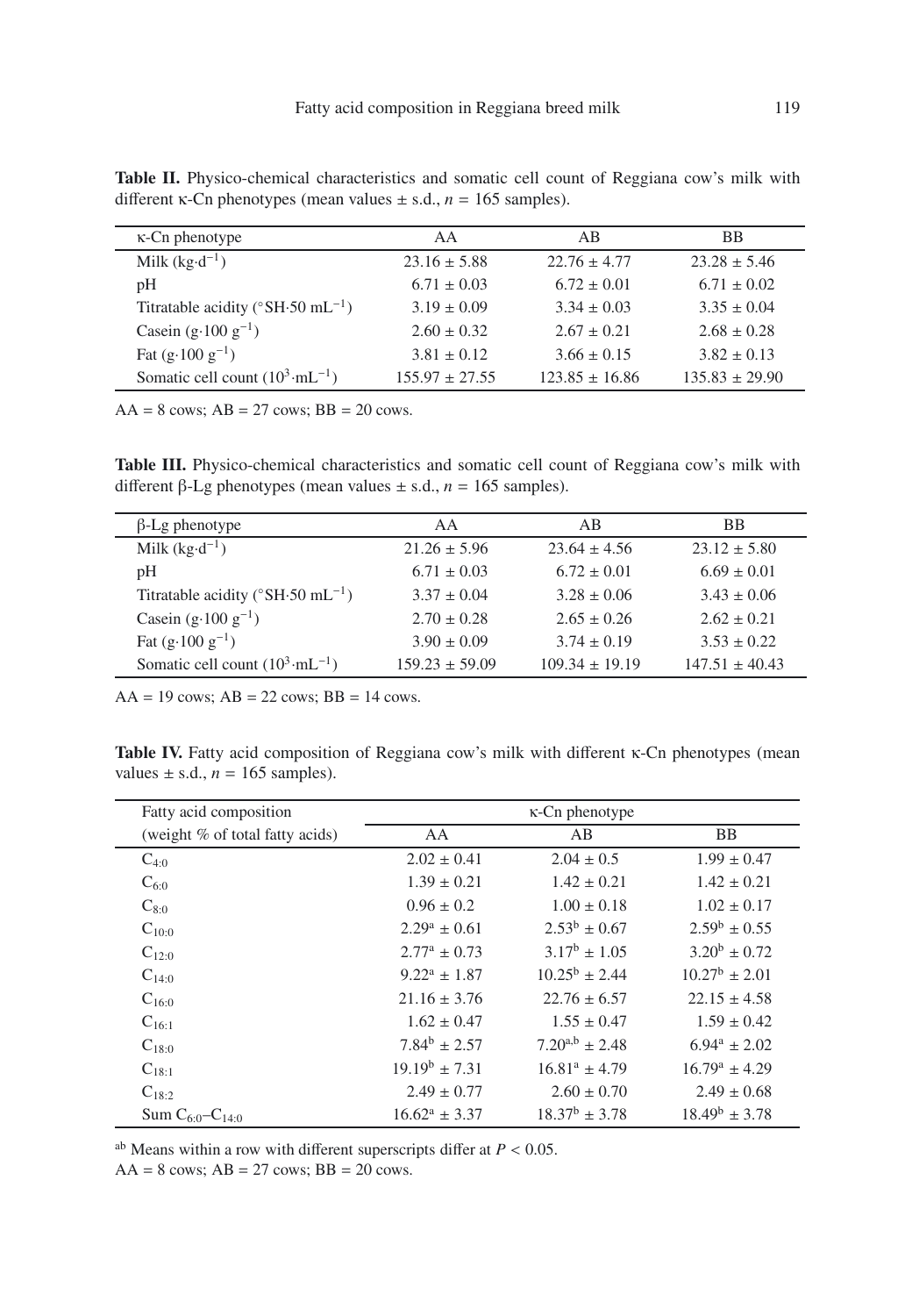| Fatty acid composition          | $\beta$ -Lg phenotype  |                    |                     |
|---------------------------------|------------------------|--------------------|---------------------|
| (weight % of total fatty acids) | AA                     | AB                 | BB.                 |
| $C_{4:0}$                       | $1.97 \pm 0.43$        | $2.05 \pm 0.52$    | $2.06 \pm 0.48$     |
| $C_{6:0}$                       | $1.39 \pm 0.21$        | $1.42 \pm 0.21$    | $1.42 \pm 0.2$      |
| $C_{8:0}$                       | $0.99 \pm 0.18$        | $0.99 \pm 0.18$    | $1.03 \pm 0.18$     |
| $C_{10:0}$                      | $2.47 \pm 0.59$        | $2.47 \pm 0.58$    | $2.65 \pm 0.71$     |
| $C_{12:0}$                      | $3.05^a \pm 0.82$      | $3.04^a \pm 0.75$  | $3.33^{b} \pm 1.20$ |
| $C_{14:0}$                      | $9.85 \pm 2.27$        | $10.18 \pm 2.10$   | $10.35 \pm 2.43$    |
| $C_{16:0}$                      | $21.72 \pm 5.06$       | $22.90 \pm 4.81$   | $22.28 \pm 7.31$    |
| $C_{16:1}$                      | $1.59 \pm 0.44$        | $1.56 \pm 0.39$    | $1.59 \pm 0.55$     |
| $C_{18:0}$                      | $6.93^a \pm 1.81$      | $7.86^b \pm 2.81$  | $6.59^a \pm 2.04$   |
| $C_{18:1}$                      | $16.74^{a,b} \pm 4.27$ | $18.24^b \pm 5.95$ | $16.07^a \pm 4.65$  |
| $C_{18:2}$                      | $2.50 \pm 0.67$        | $2.65 \pm 0.81$    | $2.46 \pm 0.56$     |
| Sum $C_{6:0}$ - $C_{14:0}$      | $17.76 \pm 3.62$       | $18.10 \pm 3.76$   | $18.78 \pm 3.80$    |

<span id="page-5-0"></span>**Table V.** Fatty acid composition of Reggiana cow's milk with different β-Lg phenotypes (mean values  $\pm$  s.d.,  $n = 165$  samples).

<sup>ab</sup> Means within a row with different superscripts differ at  $P < 0.05$ .

 $AA = 19$  cows;  $AB = 22$  cows;  $BB = 14$  cows.

lauric acid  $(C_{12:0})$  and myristic acid  $(C_{14:0})$ , and at the same time, lower concentration  $(P < 0.05)$  of stearic acid  $(C_{18:0})$  and oleic acid  $(C_{18:1})$  in milk fat of cows with the BB variant than in milk fat of cows with the AA variant (Tab. IV). Higher proportions of  $C_{8:0}$  to  $C_{14:0}$  of cows with  $\kappa$ -Cn AB and BB vs. κ-Cn AA were significant at  $P < 0.05$  at 60 and 180 days but not at 120 days post-calving. The decrease in proportions of  $C_{18:0}$  and  $C_{18:1}$  were significant at  $P < 0.05$  only at 60 days postcalving. Therefore, the higher proportions of lauric and myristic acid can lead us to suppose that κ-Cn BB can be associated positively with increased de novo fatty acid synthesis in the mammary gland, in accordance with Bobe et al. [\[4\]](#page-6-2). Also, κ-Cn AB seems to have the same effect. The sum of fatty acids from  $C_{6:0}$  to  $C_{14:0}$  (*P* < 0.05) in milk fat of cows with the BB variant is statistically significantly higher than in milk fat of cows with the AA variant.

Milk fatty acid composition was also influenced by β-Lg phenotypes. Samples with β-Lg BB had a statistically significantly  $(P < 0.05)$  higher concentration of lauric acid  $(C_{12:0})$ . Concentrations of myristic acid  $(C_{14:0})$  and palmitic acid  $(C_{16:0})$  were higher in BB samples compared with AA samples but the difference was not statistically significant  $(P < 0.05)$ . Concentrations of stearic acid  $(C_{18:0})$  and oleic acid  $(C_{18:1})$  were lower ( $P < 0.05$ ) in milk fat of cows with the AA and BB variants than in milk fat of cows with the AB variant (Tab. [V\)](#page-5-0). Higher proportions of C<sub>16:0</sub>, C<sub>18:0</sub> and C<sub>18:1</sub> of cows with β-Lg AB vs. β-Lg AA and BB were significant at  $P < 0.05$  only at 60 days postcalving. The higher proportions of  $C_{12:0}$ ,  $C_{14:0}$  and  $C_{16:0}$  of cows with β-Lg BB vs. β-Lg AA were significant at *P* < 0.05 only at 120 days post-calving. The higher proportions of lauric acid, myristic acid and palmitic acid can lead us to suppose that β-Lg BB can be associated positively with increased de novo fatty acid synthesis in the mammary gland, in accordance with Bobe et al. [\[4\]](#page-6-2). Also in this case, the sum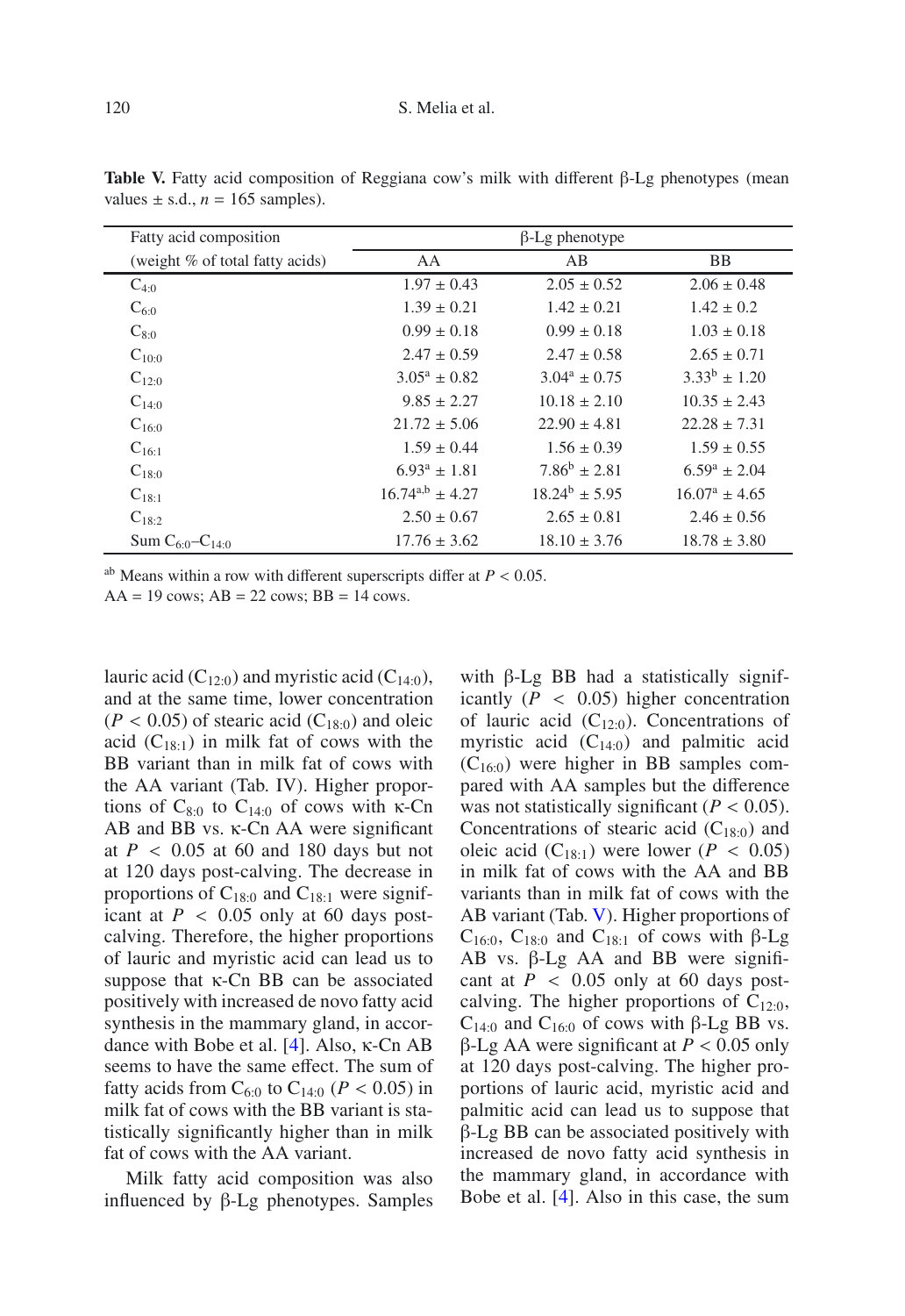These data, therefore, confirm the results obtained by Bobe et al. [\[4\]](#page-6-2), in which the same fatty acids were taken into account. Specifically, our data confirm those obtained by Bobe et al. as regards the trend of fatty acids in relation to the genetic polymorphism of κ-Cn. However, the profiles of fatty acids in relation to the phenotype of β-Lg have not been found to be statistically significant, in accordance with the studies from New Zealand that did not detect an association between β-Lg phenotype and milk fatty acid composition [\[16](#page-7-16), [17\]](#page-7-17). The results of these studies suggest that changes in milk composition caused by diet composition or selection practices of dairy cows might explain the differences between New Zealand and the USA [\[4](#page-6-2), [17\]](#page-7-17). Therefore, further investigations will be needed to reach a definite conclusion.

Differences in milk fatty acid composition of cows with different κ-Cn and β-Lg phenotypes can suggest that genetic selection can be used for improving the texture and sensory properties of dairy products, because higher concentration of lauric acid than palmitic acid in milk fat is associated with a firmer structure and better taste of butter and cheese [\[4](#page-6-2)].

Another observation (Tabs. IV and V) has to do with the percentage of oleic acid present in the milk samples; the presence of this acid is considerably lower than that reported in the literature, since it is the most abundant of the unsaturated fatty acids present  $[15]$  $[15]$ .

A logical explanation for this trend may be related to the energy level of the basic ration of cows, which can influence not only the quantity of fat produced but also the composition of lipids [\[7](#page-7-19)]. Consequently, it may be concluded that the lipid components of the diet may have a direct influence on the composition of the fat, while the energy level of the ration can modify the ruminal fermentative activities, which determine the availability of precursors for the synthesis of fats and the secretion of hormones which regulate lipid metabolism.

#### **4. CONCLUSIONS**

The results obtained from the current study may indicate significant profiles of fatty acid composition in the milk fat of cows with κ-casein BB and β-lactoglobulin BB. Differences in milk fatty acid composition of cows with different κ-Cn and β-Lg phenotypes could motivate researchers engaged in the field of genetic selection to try to improve the structure and the sensory and physico-chemical properties of many milk-dairy products, by selection for the B variant, particularly of κ-Cn.

**Acknowledgements:** We thank the Provincial Breeders' Association, particularly Dr. Clinio Villa for his help, and the Cesena branch of the University of Bologna, for co-operation during the course of this study.

#### **REFERENCES**

- <span id="page-6-3"></span>[1] Aschaffenburg R., Drewry J., Occurrence of different beta-lactoglobulins in cow's milk, Nature 176 (1955) 218–219.
- <span id="page-6-4"></span>[2] Association of Official Analytical Chemists, Official Methods of Analysis, 15th edn., AOAC, Washington, USA, 1990, pp. 811.
- <span id="page-6-0"></span>[3] Bobe G., Beitz D.C., Freeman A.E., Lindberg G.L., Associations among individual proteins and fatty acids in bovine milk as determined by correlations and factor analyses, J. Dairy Res. 66 (1999) 523–536.
- <span id="page-6-2"></span>[4] Bobe G., Freeman A.E., Lindberg G.L., Beitz D.C., The influence of milk protein phenotypes on fatty acid composition of milk from Holstein cows, Milchwissenschaft 59 (2004) 3–6.
- <span id="page-6-1"></span>[5] Chilliard Y., Rouel J., Leroux C., Goat's alpha-s1 casein genotype influences its milk